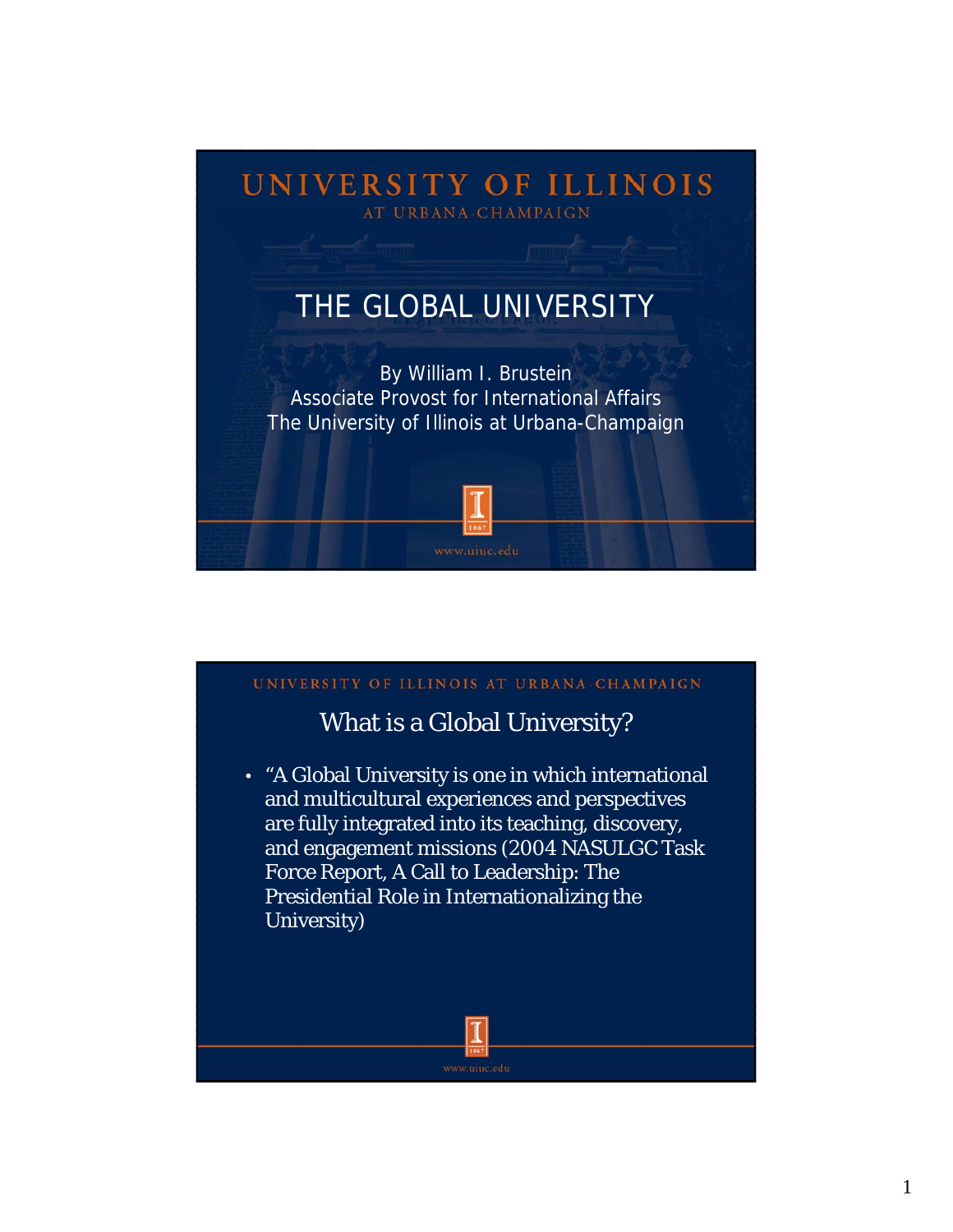

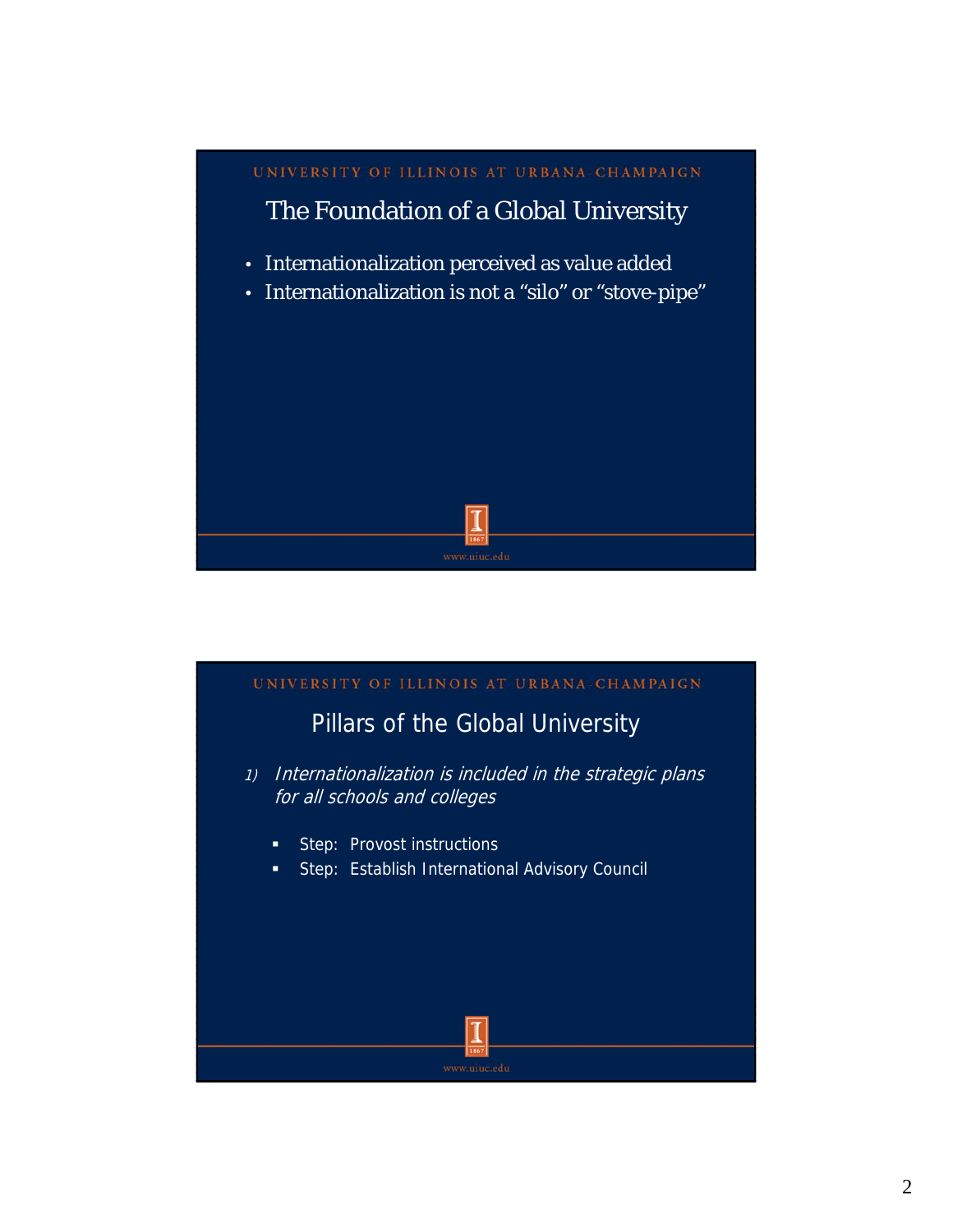## UNIVERSITY OF ILLINOIS AT URBANA-CHAMPAIGN Pillars of the Global University 2) International aspects are integrated into all majors or all students (including those in professional schools) complete a relevant internationally focused major, minor or certificate **Step: Avoid "curse of stand-alone degree" in** international and area studies

#### UNIVERSITY OF ILLINOIS AT URBANA-CHAMPAIGN

## Pillars of the Global University

- 3) Financial, curricular and other barriers are overcome to make education abroad accessible and affordable for all students and education abroad offerings are evaluated in terms of quality and relevance to the educational and career objectives of students
	- **Step: Implementation of a campus-wide study abroad** fee
	- Step: CIC Bowl or Big 10 Sports' Network revenues
	- Step: Capital Campaign priority
	- **Step: Engage and Fund Faculty in the Creation of** Relevant Study Abroad Opportunities

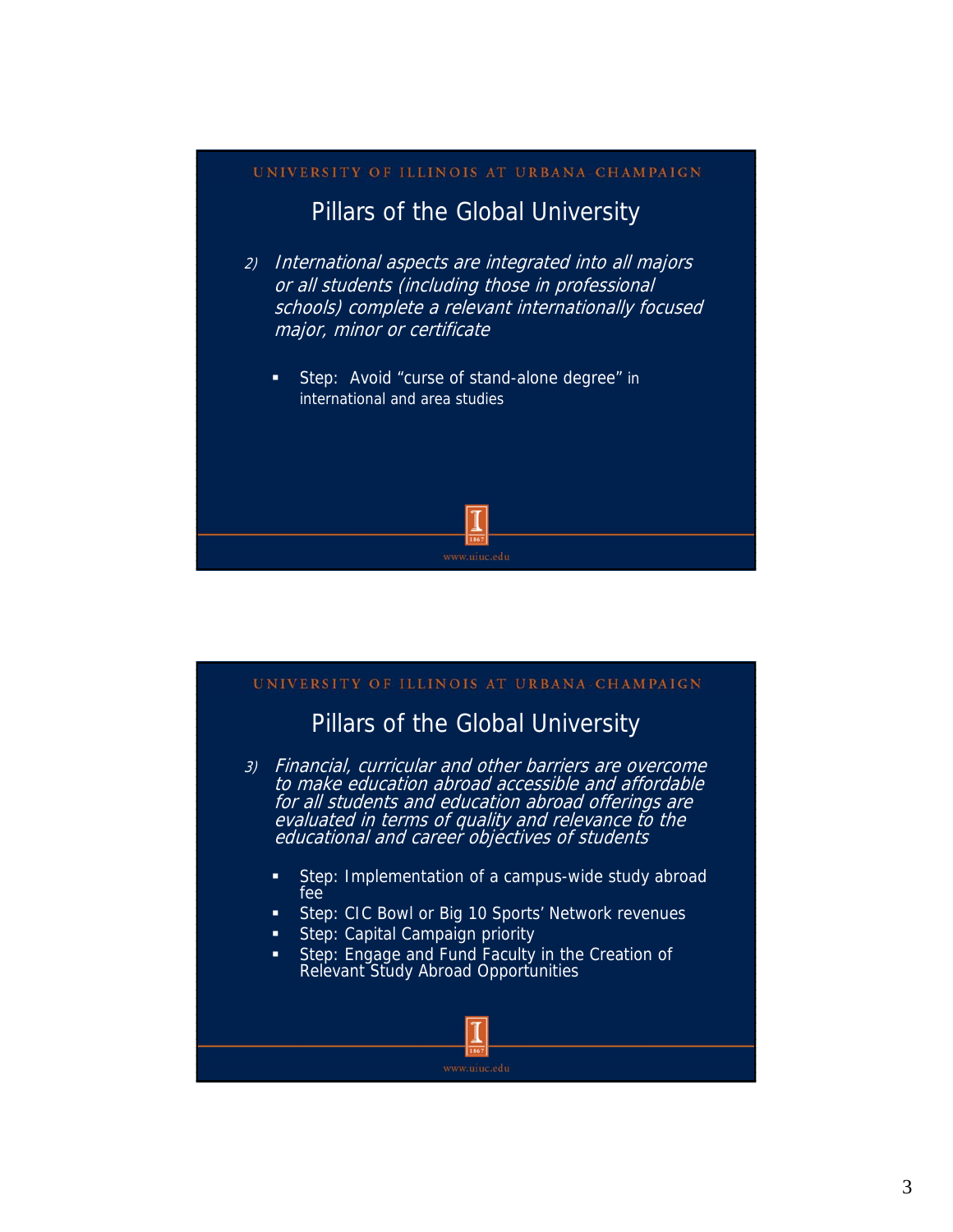# UNIVERSITY OF ILLINOIS AT URBANA-CHAMPAIGN Pillars of the Global University 4) Foreign language proficiency is a requirement for all students and efforts are made to customize language instruction to fulfill the learning objectives of both majors and non-majors of languages **Step: U.S. Department of Education Title VI Funds**  Step: Establish campus-wide foreign language programs

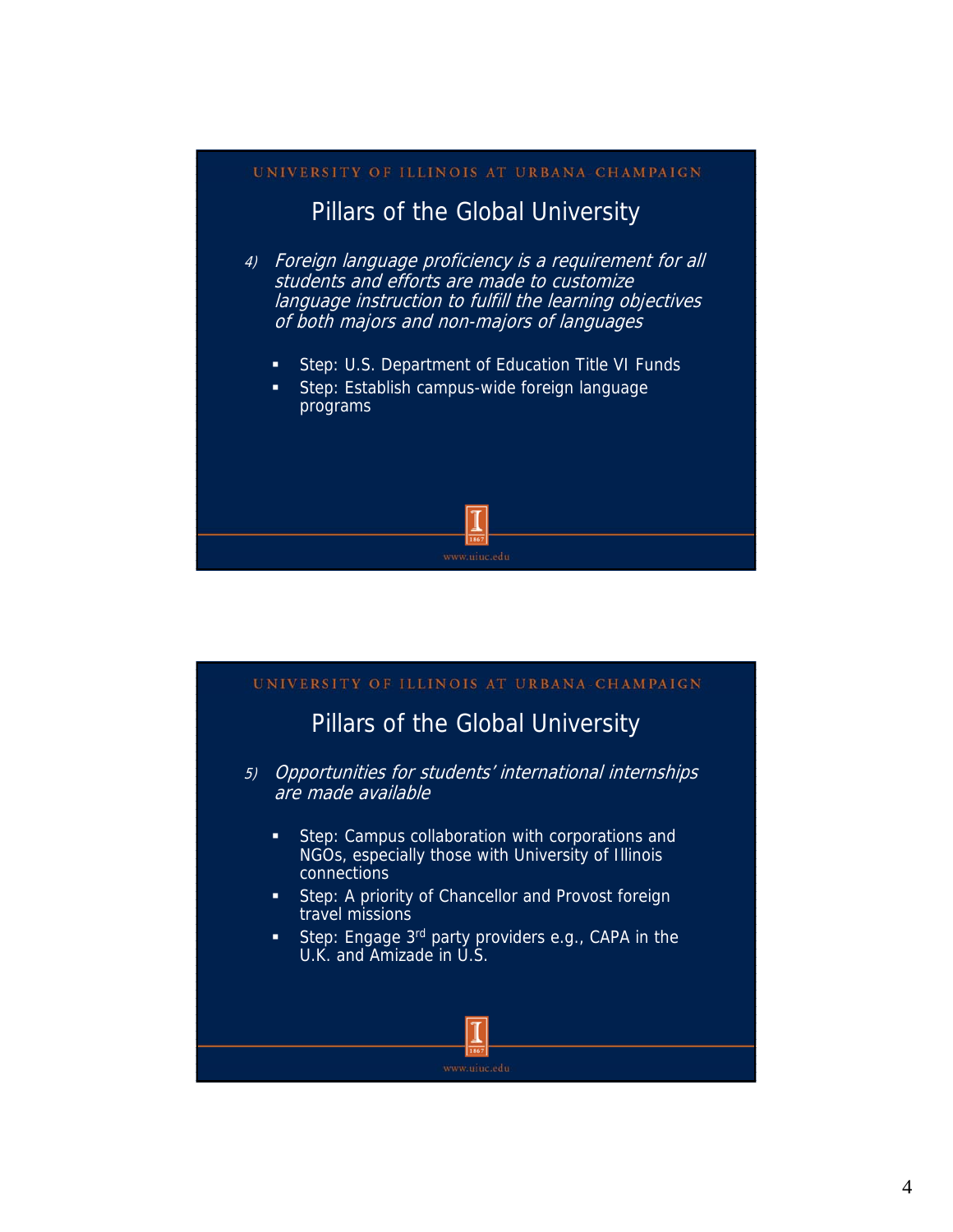#### UNIVERSITY OF ILLINOIS AT URBANA-CHAMPAIGN

### Pillars of the Global University

- 6) Faculty searches are international and global experience is preferred
	- **Step: Create international faculty lines' program**
	- **Step: Incentivize hiring of faculty with international** teaching, research, and engagement interests
	- **Step: Capital Campaign priority**

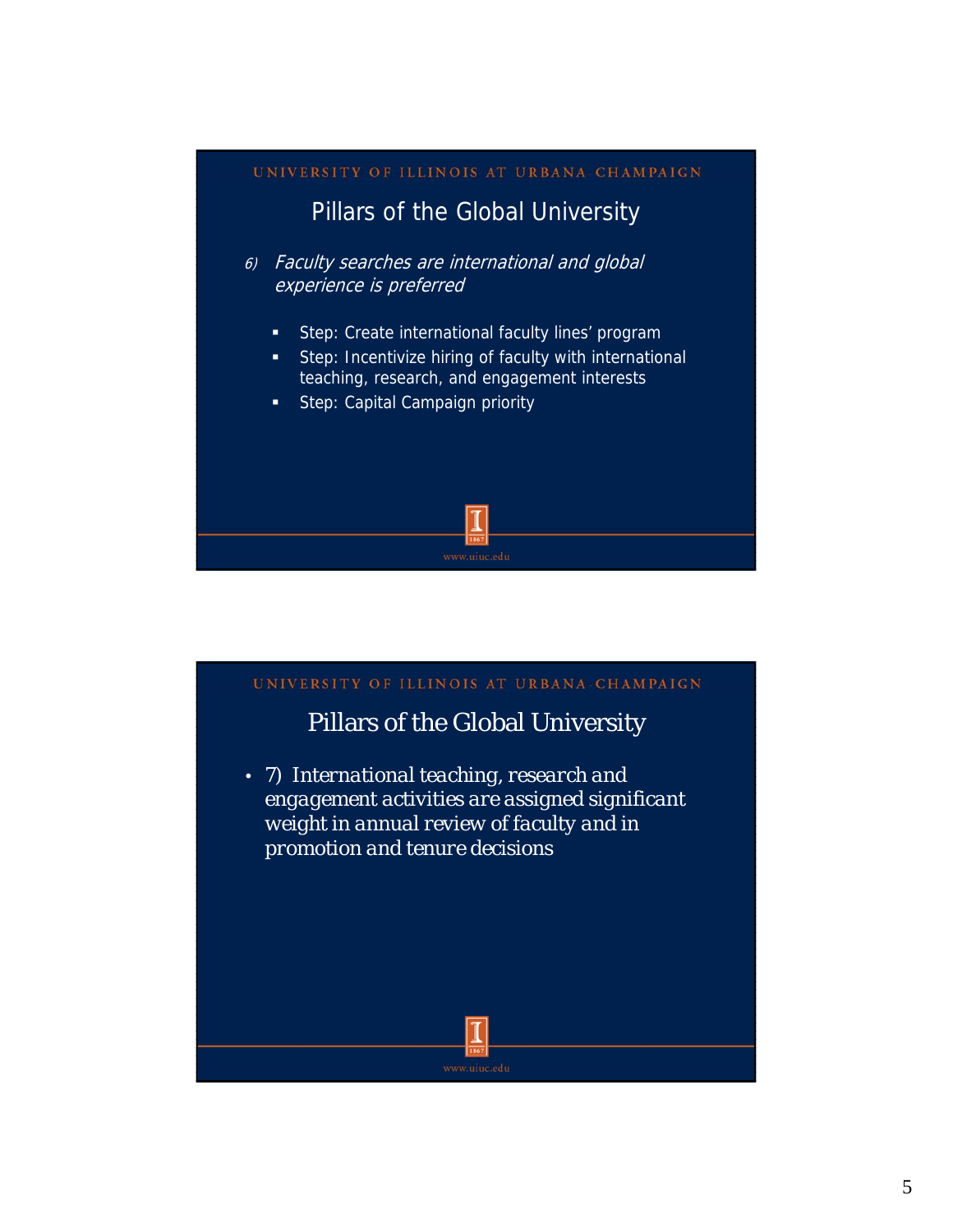

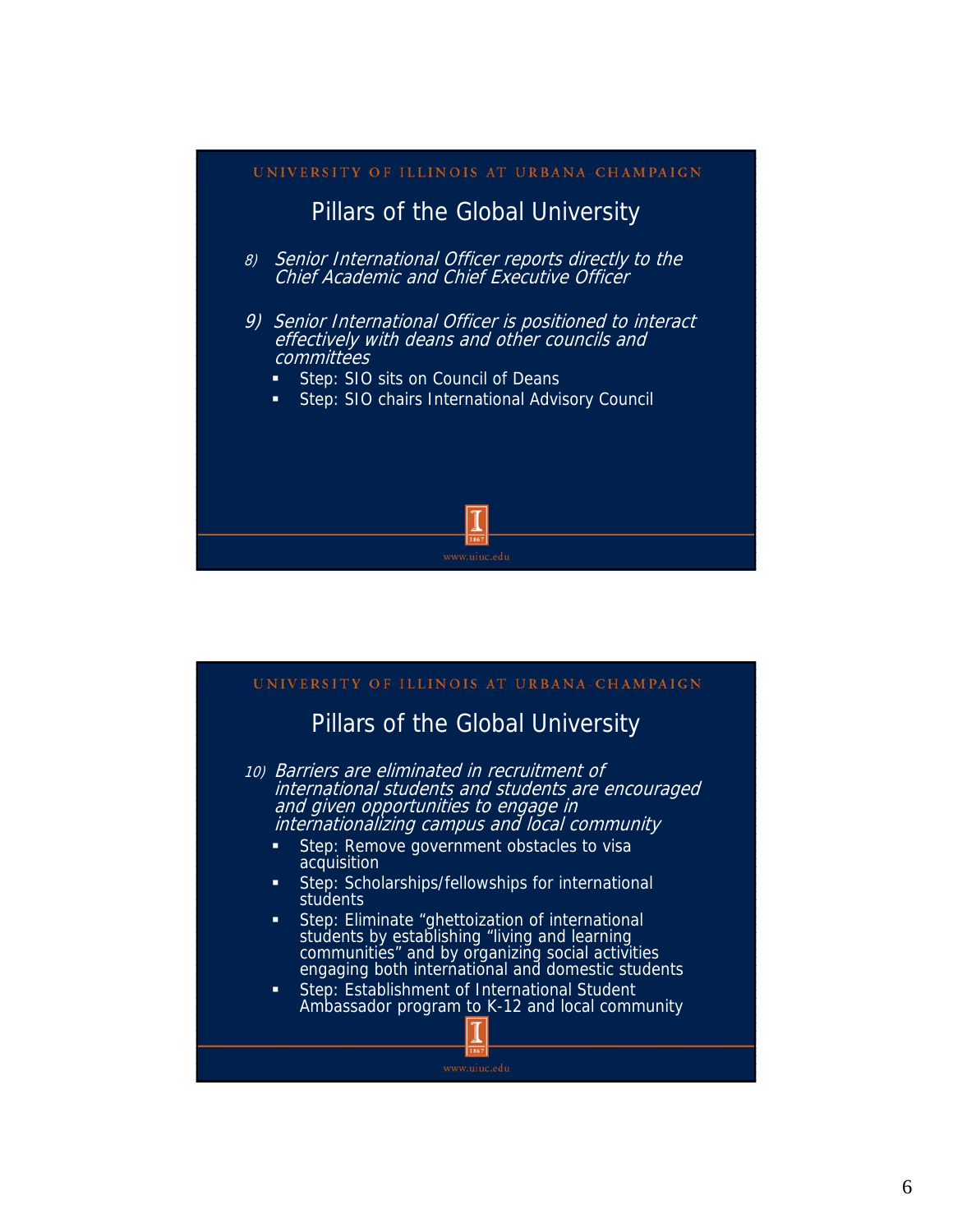# UNIVERSITY OF ILLINOIS AT URBANA-CHAMPAIGN Pillars of the Global University 11) American immigrant and heritage communities are drawn upon to contribute their rich expertise and experiences to the institution's learning, discovery, and engagement missions **Step: Launch lecture series and conferences** Step: Assist foreign language instruction